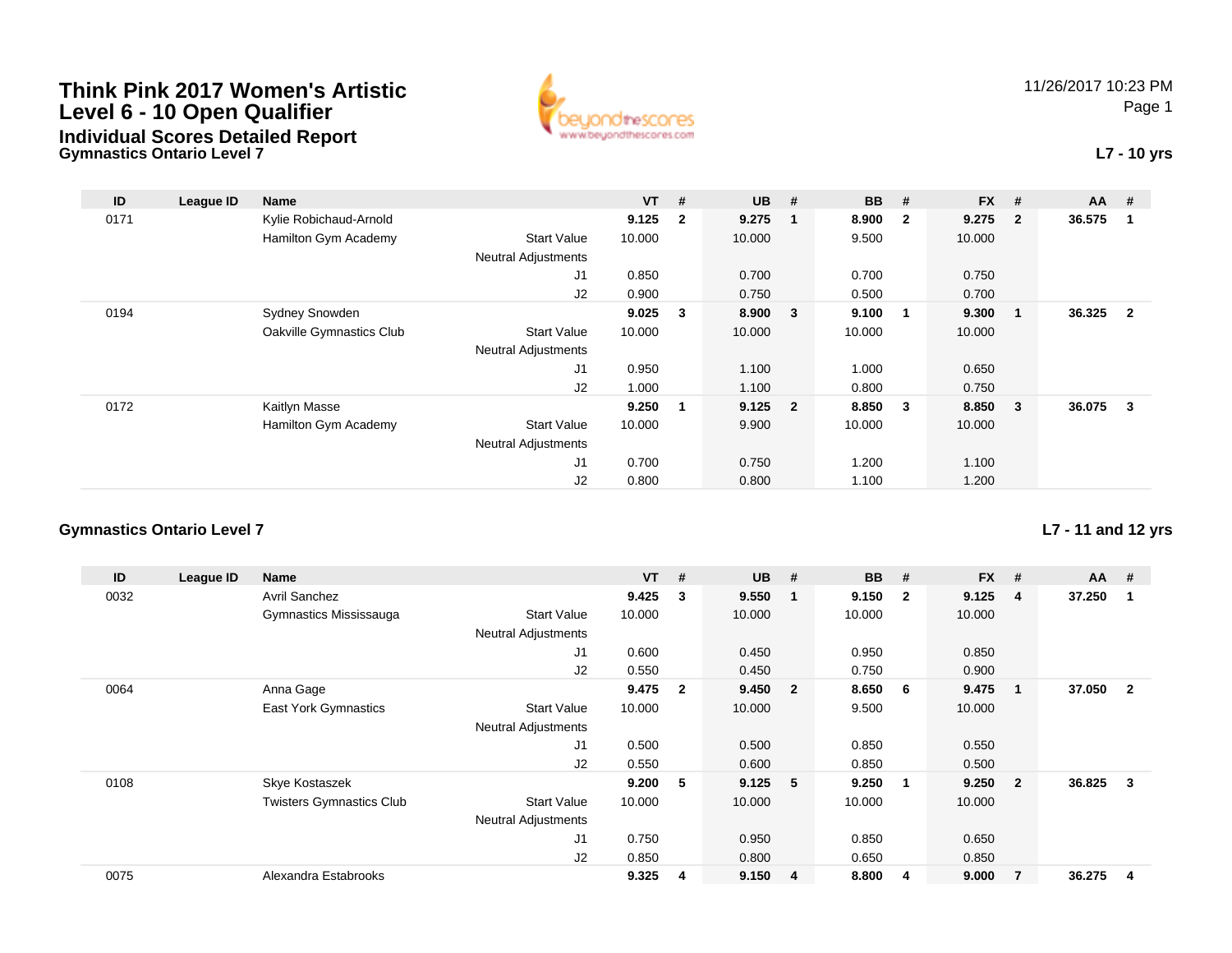| Think Pink 2017 Women's Artistic  |  |  |
|-----------------------------------|--|--|
| Level 6 - 10 Open Qualifier       |  |  |
| Individual Scores Detailed Renort |  |  |



11/26/2017 10:23 PM

Page 2

|                               | <b>Start Value</b>                                         | 10.000 |                | 9.900  |                         | 10.000 |   | 10.000 |   |        |                         |
|-------------------------------|------------------------------------------------------------|--------|----------------|--------|-------------------------|--------|---|--------|---|--------|-------------------------|
|                               | <b>Neutral Adjustments</b>                                 |        |                |        |                         |        |   |        |   |        |                         |
|                               | J1                                                         | 0.650  |                | 0.800  |                         | 1.300  |   | 0.900  |   |        |                         |
|                               | J2                                                         | 0.700  |                | 0.700  |                         | 1.100  |   | 1.100  |   |        |                         |
| Ashley Kinsey                 |                                                            | 9.125  | $\overline{7}$ | 9.050  | 6                       | 8.725  | 5 | 9.050  | 6 | 35.950 | $-5$                    |
| Hamilton Gym Academy          | <b>Start Value</b>                                         | 10.000 |                | 10.000 |                         | 10.000 |   | 10.000 |   |        |                         |
|                               | <b>Neutral Adjustments</b>                                 |        |                |        |                         |        |   |        |   |        |                         |
|                               | J1                                                         | 0.850  |                | 0.900  |                         | 1.350  |   | 0.850  |   |        |                         |
|                               | J2                                                         | 0.900  |                | 1.000  |                         | 1.200  |   | 1.050  |   |        |                         |
| Ella Saunders                 |                                                            | 9.100  | 8              | 9.000  | $\overline{7}$          | 8.925  | 3 | 8.450  | 9 |        |                         |
| <b>World Class Gymnastics</b> | <b>Start Value</b>                                         | 10.000 |                | 10.000 |                         | 10.000 |   | 9.500  |   |        |                         |
|                               | <b>Neutral Adjustments</b>                                 |        |                |        |                         |        |   |        |   |        |                         |
|                               | J1                                                         | 0.800  |                | 1.000  |                         | 1.050  |   | 0.900  |   |        |                         |
|                               | J2                                                         | 1.000  |                | 1.000  |                         | 1.100  |   | 1.200  |   |        |                         |
| <b>Isabelle Danailov</b>      |                                                            | 9.150  | 6              | 9.300  | 3                       | 7.925  | 9 | 8.900  | 8 | 35.275 | $\overline{7}$          |
| <b>KSG Aurora</b>             | <b>Start Value</b>                                         | 10.000 |                | 10.000 |                         | 10.000 |   | 10.000 |   |        |                         |
|                               | <b>Neutral Adjustments</b>                                 |        |                |        |                         |        |   |        |   |        |                         |
|                               | J <sub>1</sub>                                             | 0.850  |                | 0.700  |                         | 2.150  |   | 1.000  |   |        |                         |
|                               | J2                                                         | 0.850  |                | 0.700  |                         | 2.000  |   | 1.200  |   |        |                         |
| Luca Assad                    |                                                            | 9.550  | $\mathbf{1}$   | 8.250  | 8                       | 7.975  | 8 | 9.100  | 5 | 34.875 | $\overline{\mathbf{8}}$ |
| East York Gymnastics          | <b>Start Value</b>                                         | 10.000 |                | 10.000 |                         | 9.400  |   | 10.000 |   |        |                         |
|                               | <b>Neutral Adjustments</b>                                 |        |                |        |                         |        |   |        |   |        |                         |
|                               | J1                                                         | 0.400  |                | 1.700  |                         | 1.500  |   | 0.950  |   |        |                         |
|                               | J2                                                         | 0.500  |                | 1.800  |                         | 1.350  |   | 0.850  |   |        |                         |
| <b>Holly Belbeck</b>          |                                                            | 8.825  | 9              | 7.550  | 9                       | 8.375  | 7 | 9.225  | 3 |        |                         |
| <b>World Class Gymnastics</b> | <b>Start Value</b>                                         | 10.000 |                | 10.000 |                         | 10.000 |   | 10.000 |   |        |                         |
|                               | <b>Neutral Adjustments</b>                                 |        |                |        |                         |        |   |        |   |        |                         |
|                               | J1                                                         | 1.050  |                | 2.500  |                         | 1.750  |   | 0.700  |   |        |                         |
|                               | J2                                                         | 1.300  |                | 2.400  |                         | 1.500  |   | 0.850  |   |        |                         |
|                               | Individual Scores Detailed Report<br><sup>KSG Aurora</sup> |        |                |        | www.beyondthescores.com |        |   |        |   |        | 35.475 6<br>33.975 9    |

### **Gymnastics Ontario Level 7**

**L7 - 13 yrs**

| ID   | League ID | <b>Name</b>                     |                            | <b>VT</b> | # | <b>UB</b> | # | <b>BB</b> # | $FX$ # |              | $AA$ # |                         |
|------|-----------|---------------------------------|----------------------------|-----------|---|-----------|---|-------------|--------|--------------|--------|-------------------------|
| 0107 |           | <b>Isabelle Schnack</b>         |                            | 9.650     |   | 9.525     | 2 | 9.350       | 9.300  | $\mathbf{2}$ | 37.825 |                         |
|      |           | <b>Twisters Gymnastics Club</b> | <b>Start Value</b>         | 10.000    |   | 10.000    |   | 10.000      | 10.000 |              |        |                         |
|      |           |                                 | <b>Neutral Adjustments</b> |           |   |           |   |             |        |              |        |                         |
|      |           |                                 | J1                         | 0.300     |   | 0.450     |   | 0.700       | 0.650  |              |        |                         |
|      |           |                                 | J2                         | 0.400     |   | 0.500     |   | 0.600       | 0.750  |              |        |                         |
| 0106 |           | Elise Noack                     |                            | 9.825     |   | 8.900     | 4 | 9.200       | 9.475  |              | 37.400 | $\overline{\mathbf{2}}$ |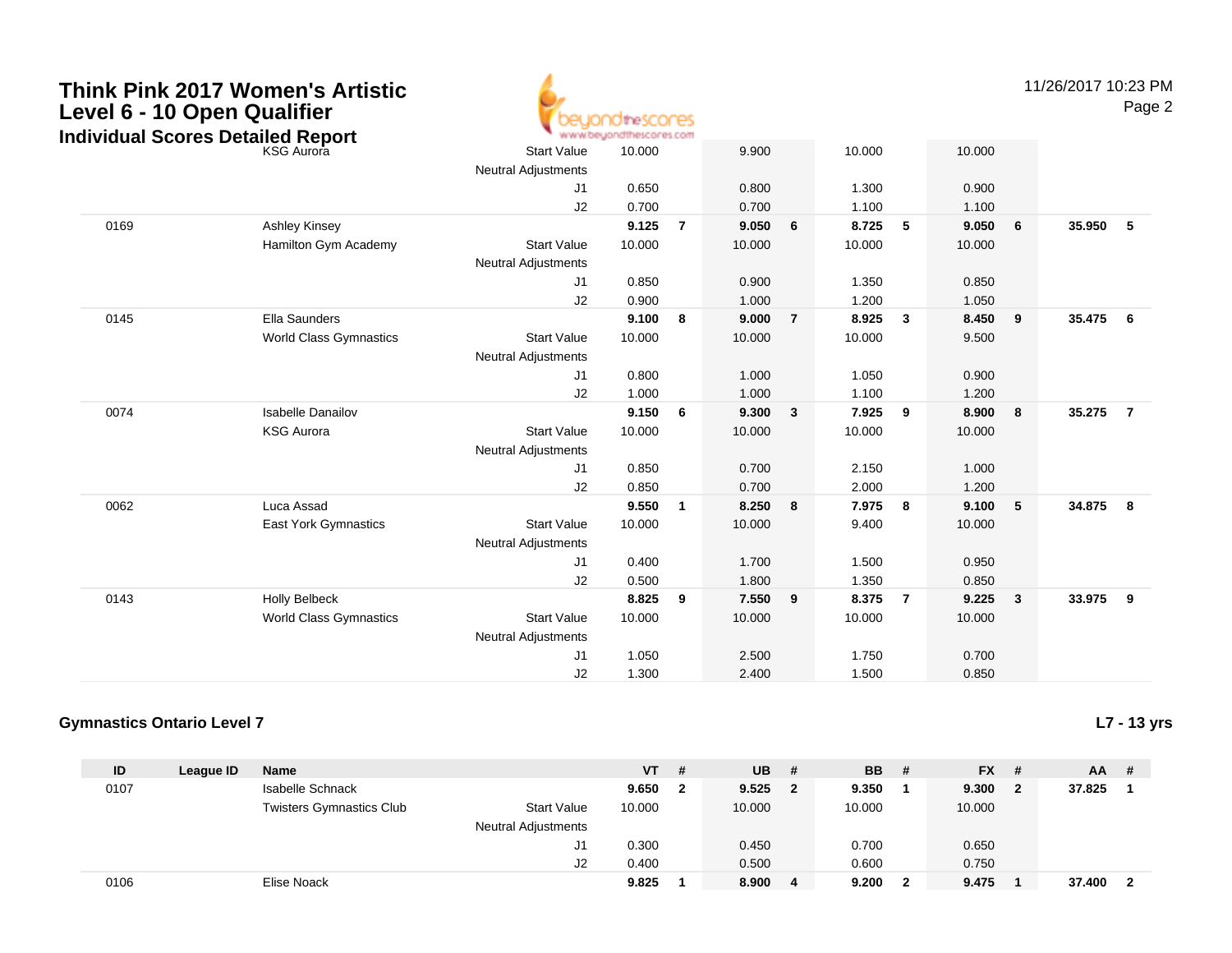

11/26/2017 10:23 PM

Page 3

|      | naividuai Scores Detailed Report |                            | <b>MARAY DRAMA INTERNATIONAL REPORTS</b> |   |        |              |        |                |          |                         |        |                |
|------|----------------------------------|----------------------------|------------------------------------------|---|--------|--------------|--------|----------------|----------|-------------------------|--------|----------------|
|      | <b>Twisters Gymnastics Club</b>  | <b>Start Value</b>         | 10.000                                   |   | 10.000 |              | 10.000 |                | 10.000   |                         |        |                |
|      |                                  | <b>Neutral Adjustments</b> |                                          |   |        |              |        |                |          |                         |        |                |
|      |                                  | J1                         | 0.200                                    |   | 1.200  |              | 0.800  |                | 0.500    |                         |        |                |
|      |                                  | J2                         | 0.150                                    |   | 1.000  |              | 0.800  |                | 0.550    |                         |        |                |
| 0063 | Greta Lin                        |                            | 9.375                                    | 3 | 9.575  | $\mathbf{1}$ | 8.350  | $\overline{7}$ | 9.150    | $\overline{\mathbf{3}}$ | 36.450 | $\mathbf{3}$   |
|      | East York Gymnastics             | <b>Start Value</b>         | 10.000                                   |   | 10.000 |              | 9.500  |                | 10.000   |                         |        |                |
|      |                                  | <b>Neutral Adjustments</b> |                                          |   |        |              |        |                |          |                         |        |                |
|      |                                  | J1                         | 0.600                                    |   | 0.400  |              | 1.100  |                | 0.900    |                         |        |                |
|      |                                  | J2                         | 0.650                                    |   | 0.450  |              | 1.200  |                | 0.800    |                         |        |                |
| 0035 | Elyssa Ross                      |                            | 9.350                                    | 4 | 9.050  | 3            | 8.550  | 6              | 8.900    | $\overline{4}$          | 35.850 | $\overline{4}$ |
|      | Gymnastics Mississauga           | <b>Start Value</b>         | 10.000                                   |   | 10.000 |              | 10.000 |                | 10.000   |                         |        |                |
|      |                                  | <b>Neutral Adjustments</b> |                                          |   |        |              |        |                |          |                         |        |                |
|      |                                  | J <sub>1</sub>             | 0.600                                    |   | 1.100  |              | 1.400  |                | 1.050    |                         |        |                |
|      |                                  | J2                         | 0.700                                    |   | 0.800  |              | 1.500  |                | 1.150    |                         |        |                |
| 0144 | Anyssa Jurcic                    |                            | 9.375                                    | 3 | 7.925  | 5            | 8.675  | 5              | 8.850    | $-5$                    | 34.825 | 5              |
|      | <b>World Class Gymnastics</b>    | <b>Start Value</b>         | 10.000                                   |   | 10.000 |              | 10.000 |                | 10.000   |                         |        |                |
|      |                                  | <b>Neutral Adjustments</b> |                                          |   |        |              |        |                |          |                         |        |                |
|      |                                  | J1                         | 0.550                                    |   | 2.100  |              | 1.450  |                | 1.200    |                         |        |                |
|      |                                  | J2                         | 0.700                                    |   | 2.050  |              | 1.200  |                | 1.100    |                         |        |                |
| 0166 | Dahlia Luong                     |                            | 9.025                                    | 6 | 7.400  | 6            | 8.775  | 3              | 8.900    | $\overline{\mathbf{4}}$ | 34.100 | 6              |
|      | Hamilton Gym Academy             | <b>Start Value</b>         | 10.000                                   |   | 9.500  |              | 10.000 |                | 10.000   |                         |        |                |
|      |                                  | <b>Neutral Adjustments</b> |                                          |   |        |              |        |                |          |                         |        |                |
|      |                                  | J1                         | 0.850                                    |   | 1.900  |              | 1.100  |                | 1.150    |                         |        |                |
|      |                                  | J2                         | 1.100                                    |   | 2.300  |              | 1.350  |                | 1.050    |                         |        |                |
| 0259 | Tessa Tripodi                    |                            | 9.300                                    | 5 | 7.200  | 7            | 8.700  | 4              | X.XXX -- |                         | 25.200 | $\overline{7}$ |
|      | North Bay Gymtrix                | <b>Start Value</b>         | 10.000                                   |   | 8.700  |              | 10.000 |                |          |                         |        |                |
|      |                                  | <b>Neutral Adjustments</b> |                                          |   |        |              |        |                |          |                         |        |                |
|      |                                  | J <sub>1</sub>             | 0.600                                    |   | 1.600  |              | 1.400  |                |          |                         |        |                |
|      |                                  | J2                         | 0.800                                    |   | 1.400  |              | 1.200  |                |          |                         |        |                |
|      |                                  |                            |                                          |   |        |              |        |                |          |                         |        |                |

### **Gymnastics Ontario Level 7**

**L7 - 14 yrs**

| ID   | League ID | <b>Name</b>                     |                            | <b>VT</b> | # | <b>UB</b> | # | <b>BB</b> | # | $FX$ # | $AA$ # |                         |
|------|-----------|---------------------------------|----------------------------|-----------|---|-----------|---|-----------|---|--------|--------|-------------------------|
| 0104 |           | <b>Brie Kostaszek</b>           |                            | 9.575     |   | 9.575     |   | 8.950     |   | 9.550  | 37.650 |                         |
|      |           | <b>Twisters Gymnastics Club</b> | <b>Start Value</b>         | 10.000    |   | 10.000    |   | 10.000    |   | 10.000 |        |                         |
|      |           |                                 | <b>Neutral Adjustments</b> |           |   |           |   |           |   |        |        |                         |
|      |           |                                 | J1                         | 0.400     |   | 0.400     |   | 0.950     |   | 0.450  |        |                         |
|      |           |                                 | J2                         | 0.450     |   | 0.450     |   | .150      |   | 0.450  |        |                         |
| 0142 |           | Julianne Scott                  |                            | 9.400     | 5 | 9.375     | 2 | 8.500     |   | 9.025  | 36.300 | $\overline{\mathbf{2}}$ |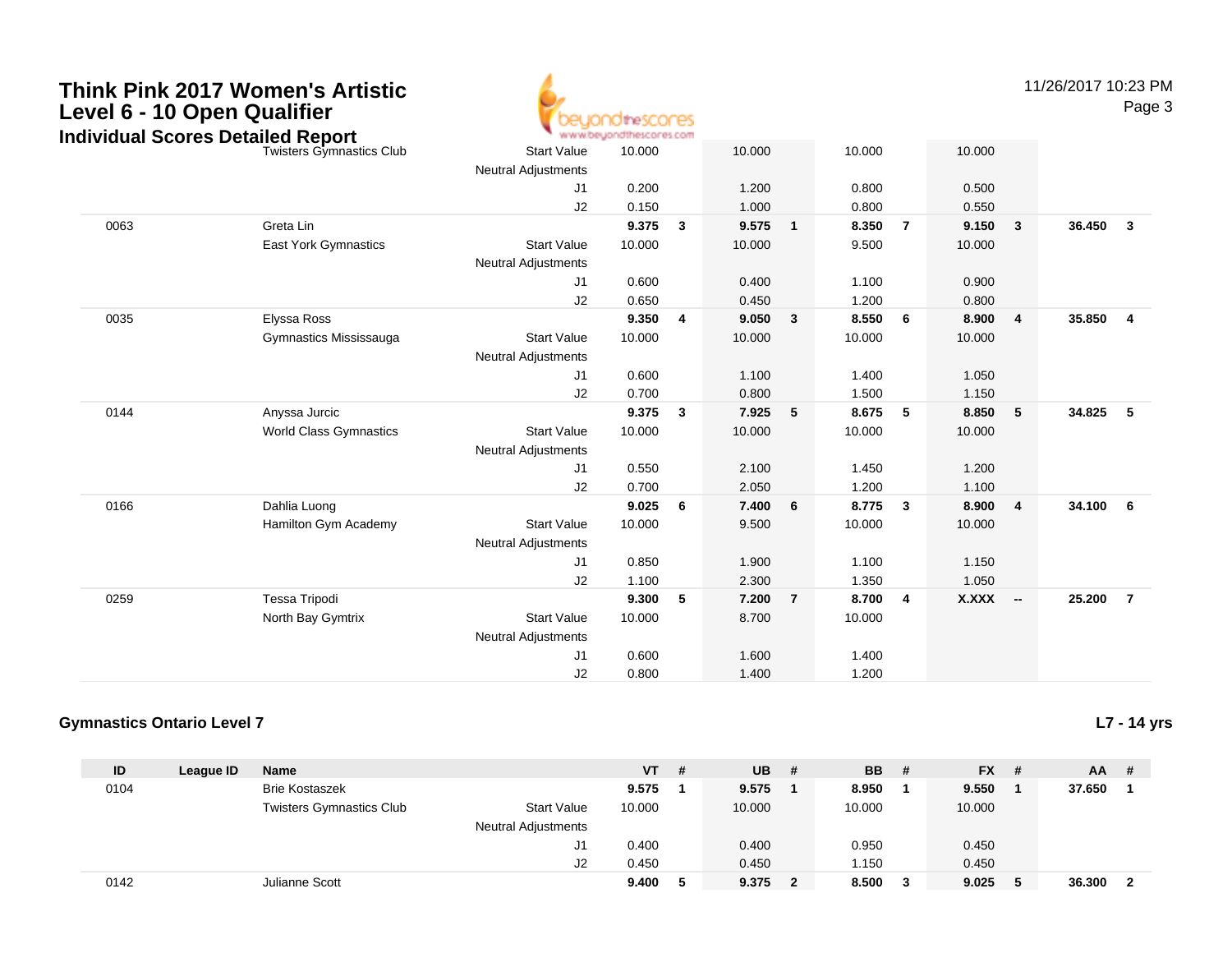

11/26/2017 10:23 PMPage 4

|      | dividual Scores Detailed Report |                            | " www.oeyonatuescores.com |                |        |                |        |                         |        |                         |          |                         |
|------|---------------------------------|----------------------------|---------------------------|----------------|--------|----------------|--------|-------------------------|--------|-------------------------|----------|-------------------------|
|      | <b>World Class Gymnastics</b>   | <b>Start Value</b>         | 10.000                    |                | 10.000 |                | 10.000 |                         | 10.000 |                         |          |                         |
|      |                                 | <b>Neutral Adjustments</b> |                           |                |        |                |        |                         |        |                         |          |                         |
|      |                                 | J1                         | 0.500                     |                | 0.600  |                | 1.500  |                         | 1.000  |                         |          |                         |
|      |                                 | J2                         | 0.700                     |                | 0.650  |                | 1.500  |                         | 0.950  |                         |          |                         |
| 0136 | Ariana Jurcic                   |                            | 9.500                     | $\overline{2}$ | 8.725  | 3              | 7.550  | 6                       | 9.150  | $\overline{\mathbf{4}}$ | 34.925   | $\overline{\mathbf{3}}$ |
|      | <b>World Class Gymnastics</b>   | <b>Start Value</b>         | 10.000                    |                | 10.000 |                | 9.500  |                         | 10.000 |                         |          |                         |
|      |                                 | <b>Neutral Adjustments</b> |                           |                |        |                |        |                         |        |                         |          |                         |
|      |                                 | J1                         | 0.450                     |                | 1.200  |                | 2.000  |                         | 0.950  |                         |          |                         |
|      |                                 | J2                         | 0.550                     |                | 1.350  |                | 1.900  |                         | 0.750  |                         |          |                         |
| 0240 | Lexi Violante                   |                            | 9.425                     | 4              | 8.150  | $\overline{7}$ | 8.000  | 5                       | 9.350  | $\overline{2}$          | 34.925   | $\overline{\mathbf{3}}$ |
|      | Hamilton Wentworth Regionettes  | <b>Start Value</b>         | 10.000                    |                | 10.000 |                | 9.400  |                         | 10.000 |                         |          |                         |
|      |                                 | <b>Neutral Adjustments</b> |                           |                |        |                |        |                         |        |                         |          |                         |
|      |                                 | J1                         | 0.550                     |                | 2.000  |                | 1.500  |                         | 0.750  |                         |          |                         |
|      |                                 | J2                         | 0.600                     |                | 1.700  |                | 1.300  |                         | 0.550  |                         |          |                         |
| 0022 | Alexandra Armata                |                            | 9.300                     | 6              | 8.225  | 6              | 8.325  | $\overline{\mathbf{4}}$ | 8.950  | 6                       | 34.800   | $\overline{4}$          |
|      | Gymnastics Mississauga          | <b>Start Value</b>         | 10.000                    |                | 9.200  |                | 9.500  |                         | 10.000 |                         |          |                         |
|      |                                 | <b>Neutral Adjustments</b> |                           |                |        |                |        |                         |        |                         |          |                         |
|      |                                 | J1                         | 0.700                     |                | 1.100  |                | 1.200  |                         | 1.000  |                         |          |                         |
|      |                                 | J2                         | 0.700                     |                | 0.850  |                | 1.150  |                         | 1.100  |                         |          |                         |
| 0141 | Claire Rosenberger              |                            | 8.850                     | $\overline{7}$ | 8.300  | 5              | 8.550  | $\overline{2}$          | 8.900  | $\overline{7}$          | 34.600   | $-5$                    |
|      | <b>World Class Gymnastics</b>   | <b>Start Value</b>         | 10.000                    |                | 10.000 |                | 10.000 |                         | 10.000 |                         |          |                         |
|      |                                 | <b>Neutral Adjustments</b> |                           |                |        |                |        |                         |        |                         |          |                         |
|      |                                 | J1                         | 1.000                     |                | 1.700  |                | 1.550  |                         | 1.200  |                         |          |                         |
|      |                                 | J2                         | 1.300                     |                | 1.700  |                | 1.350  |                         | 1.000  |                         |          |                         |
| 0010 | Kaleigh MacPherson-Bennett      |                            | 9.450                     | 3              | 8.400  | 4              | 7.200  | $\overline{7}$          | 9.225  | $\overline{\mathbf{3}}$ | 34.275 6 |                         |
|      | Gymnastics Mississauga          | <b>Start Value</b>         | 10.000                    |                | 9.200  |                | 9.500  |                         | 10.000 |                         |          |                         |
|      |                                 | <b>Neutral Adjustments</b> |                           |                |        |                |        |                         |        |                         |          |                         |
|      |                                 | J1                         | 0.500                     |                | 0.800  |                | 2.400  |                         | 0.700  |                         |          |                         |
|      |                                 | J2                         | 0.600                     |                | 0.800  |                | 2.200  |                         | 0.850  |                         |          |                         |
|      |                                 |                            |                           |                |        |                |        |                         |        |                         |          |                         |

### **Gymnastics Ontario Level 7**

**L7 - 15 yrs**

| ID   | League ID | <b>Name</b>                     |                            | <b>VT</b> | # | <b>UB</b> | # | <b>BB</b> | - #          | $FX$ # |                | $AA$ # |                         |
|------|-----------|---------------------------------|----------------------------|-----------|---|-----------|---|-----------|--------------|--------|----------------|--------|-------------------------|
| 0103 |           | Victoria Burgess                |                            | 9.275     | 3 | 9.675     |   | 9.250     |              | 9.425  | $\overline{2}$ | 37.625 |                         |
|      |           | <b>Twisters Gymnastics Club</b> | <b>Start Value</b>         | 10.000    |   | 10.000    |   | 10.000    |              | 10.000 |                |        |                         |
|      |           |                                 | <b>Neutral Adjustments</b> |           |   |           |   |           |              |        |                |        |                         |
|      |           |                                 | J1                         | 0.700     |   | 0.300     |   | 0.700     |              | 0.550  |                |        |                         |
|      |           |                                 | J2                         | 0.750     |   | 0.350     |   | 0.800     |              | 0.600  |                |        |                         |
| 0237 |           | <b>Lindsey Soltes</b>           |                            | 9.300     |   | 9.100     |   | 9.225     | $\mathbf{2}$ | 9.450  |                | 37.075 | $\overline{\mathbf{2}}$ |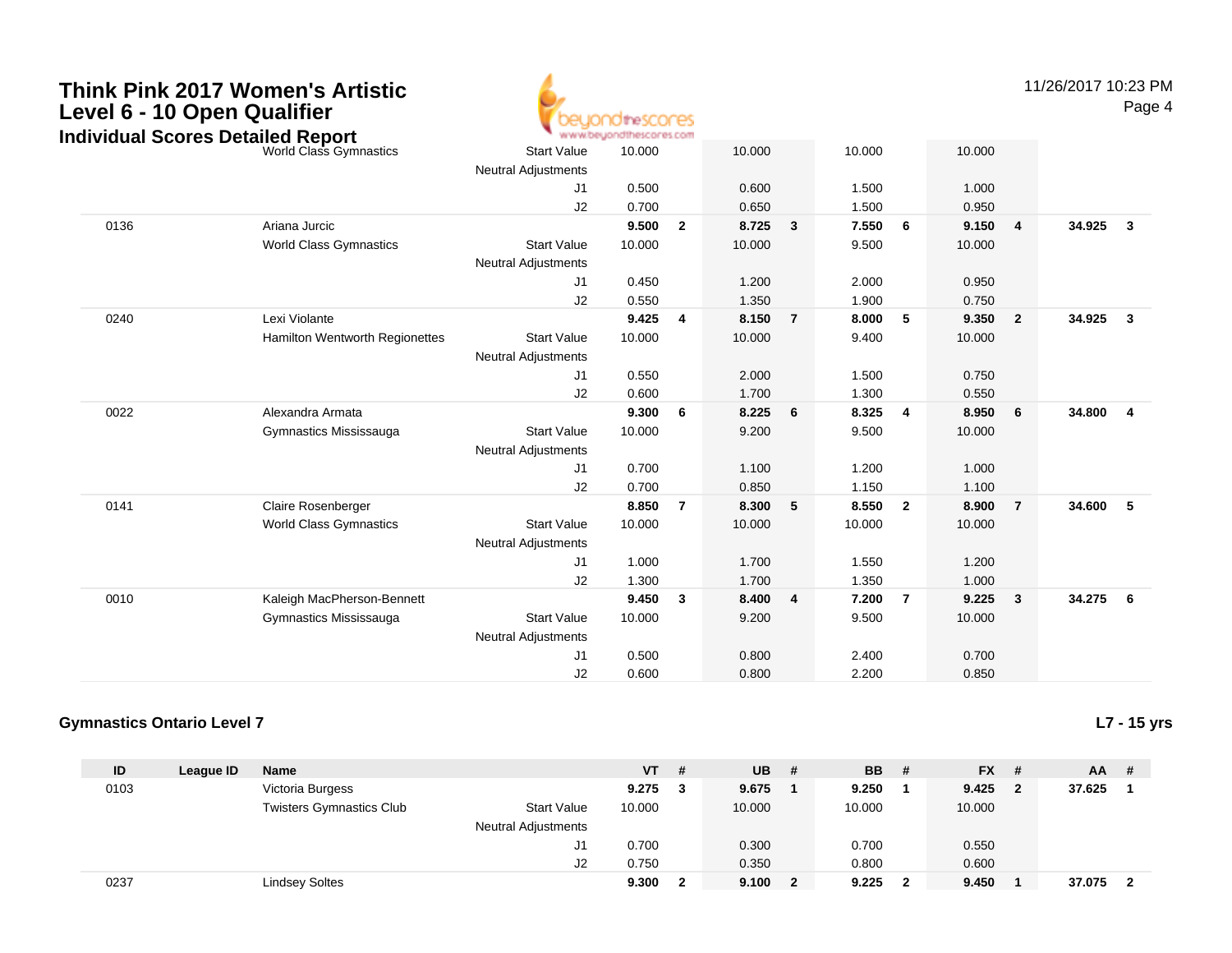

11/26/2017 10:23 PMPage 5

| igividual Scores Detalled Report |                                       |                            | AR AR AR PARAMENT AN IR MONTHAL ALS FOR LIL |   |         |         |         |                         |        |        |
|----------------------------------|---------------------------------------|----------------------------|---------------------------------------------|---|---------|---------|---------|-------------------------|--------|--------|
|                                  | Hamilton Wentworth Regionettes        | <b>Start Value</b>         | 10.000                                      |   | 10.000  | 10.000  | 10.000  |                         |        |        |
|                                  |                                       | <b>Neutral Adjustments</b> |                                             |   |         |         |         |                         |        |        |
|                                  |                                       | J1                         | 0.750                                       |   | 0.800   | 0.700   | 0.450   |                         |        |        |
|                                  |                                       | J2                         | 0.650                                       |   | 1.000   | 0.850   | 0.650   |                         |        |        |
| 0238                             | Grace Weaver                          |                            | 9.175                                       | 4 | 8.700 3 | 8.650 3 | 8.575 4 |                         | 35.100 | $_{3}$ |
|                                  | <b>Hamilton Wentworth Regionettes</b> | <b>Start Value</b>         | 10.000                                      |   | 10.000  | 10.000  | 10.000  |                         |        |        |
|                                  |                                       | <b>Neutral Adjustments</b> |                                             |   |         |         |         |                         |        |        |
|                                  |                                       | J1                         | 0.800                                       |   | 1.300   | 1.350   | 1.450   |                         |        |        |
|                                  |                                       | J <sub>2</sub>             | 0.850                                       |   | 1.300   | 1.350   | 1.400   |                         |        |        |
| 0168                             | Sarah LaBarge                         |                            | 9.400                                       | 1 | 8.150 4 | 7.350 4 | 8.950   | $\overline{\mathbf{3}}$ | 33.850 | - 4    |
|                                  | Hamilton Gym Academy                  | <b>Start Value</b>         | 10.000                                      |   | 9.500   | 8.700   | 10.000  |                         |        |        |
|                                  |                                       | <b>Neutral Adjustments</b> |                                             |   |         |         |         |                         |        |        |
|                                  |                                       | J1                         | 0.500                                       |   | 1.400   | 1.350   | 1.150   |                         |        |        |
|                                  |                                       | J2                         | 0.700                                       |   | 1.300   | 1.350   | 0.950   |                         |        |        |

### **Gymnastics Ontario Level 7**

**L7 - 16+ yrs**

| ID   | League ID | <b>Name</b>                           |                            | $VT$ # |                | <b>UB</b> | #                       | <b>BB</b> | #              | <b>FX</b> | # | $AA$ # |                |
|------|-----------|---------------------------------------|----------------------------|--------|----------------|-----------|-------------------------|-----------|----------------|-----------|---|--------|----------------|
| 0102 |           | Jessica Giles                         |                            | 9.500  | 5              | 8.875     | $\overline{4}$          | 9.500     | $\mathbf 1$    | 9.325     | 5 | 37.200 | -1             |
|      |           | <b>Twisters Gymnastics Club</b>       | <b>Start Value</b>         | 10.000 |                | 10.000    |                         | 10.000    |                | 10.000    |   |        |                |
|      |           |                                       | Neutral Adjustments        |        |                |           |                         |           |                |           |   |        |                |
|      |           |                                       | J1                         | 0.500  |                | 1.100     |                         | 0.600     |                | 0.700     |   |        |                |
|      |           |                                       | J2                         | 0.500  |                | 1.150     |                         | 0.400     |                | 0.650     |   |        |                |
| 0161 |           | Jordan Battaglia                      |                            | 9.450  | 6              | 9.200     | $\overline{1}$          | 9.075     | -4             | 9.475     | 3 | 37.200 | $\mathbf{1}$   |
|      |           | Gyros Gymnastics                      | <b>Start Value</b>         | 10.000 |                | 10.000    |                         | 10.000    |                | 10.000    |   |        |                |
|      |           |                                       | Neutral Adjustments        |        |                |           |                         |           |                |           |   |        |                |
|      |           |                                       | J1                         | 0.550  |                | 0.700     |                         | 1.000     |                | 0.550     |   |        |                |
|      |           |                                       | J2                         | 0.550  |                | 0.900     |                         | 0.850     |                | 0.500     |   |        |                |
| 0122 |           | Renee Blais                           |                            | 9.450  | 6              | 8.975     | $\overline{\mathbf{2}}$ | 9.200     | $\overline{2}$ | 9.300     | 6 | 36.925 | $\overline{2}$ |
|      |           | Gymzone Gymnastics/Sudbury<br>Laurels | <b>Start Value</b>         | 10.000 |                | 10.000    |                         | 10.000    |                | 10.000    |   |        |                |
|      |           |                                       | <b>Neutral Adjustments</b> |        |                |           |                         |           |                |           |   |        |                |
|      |           |                                       | J <sub>1</sub>             | 0.550  |                | 1.100     |                         | 0.800     |                | 0.650     |   |        |                |
|      |           |                                       | J2                         | 0.550  |                | 0.950     |                         | 0.800     |                | 0.750     |   |        |                |
| 0101 |           | Samantha Kunst-Pacheco                |                            | 9.575  | $\overline{2}$ | 8.800     | 5                       | 8.775     | 5              | 9.550     | 1 | 36.700 | 3              |
|      |           | <b>Twisters Gymnastics Club</b>       | <b>Start Value</b>         | 10.000 |                | 9.500     |                         | 9.500     |                | 10.000    |   |        |                |
|      |           |                                       | <b>Neutral Adjustments</b> |        |                |           |                         |           |                |           |   |        |                |
|      |           |                                       | J1                         | 0.400  |                | 0.700     |                         | 0.700     |                | 0.350     |   |        |                |
|      |           |                                       | J <sub>2</sub>             | 0.450  |                | 0.700     |                         | 0.750     |                | 0.550     |   |        |                |